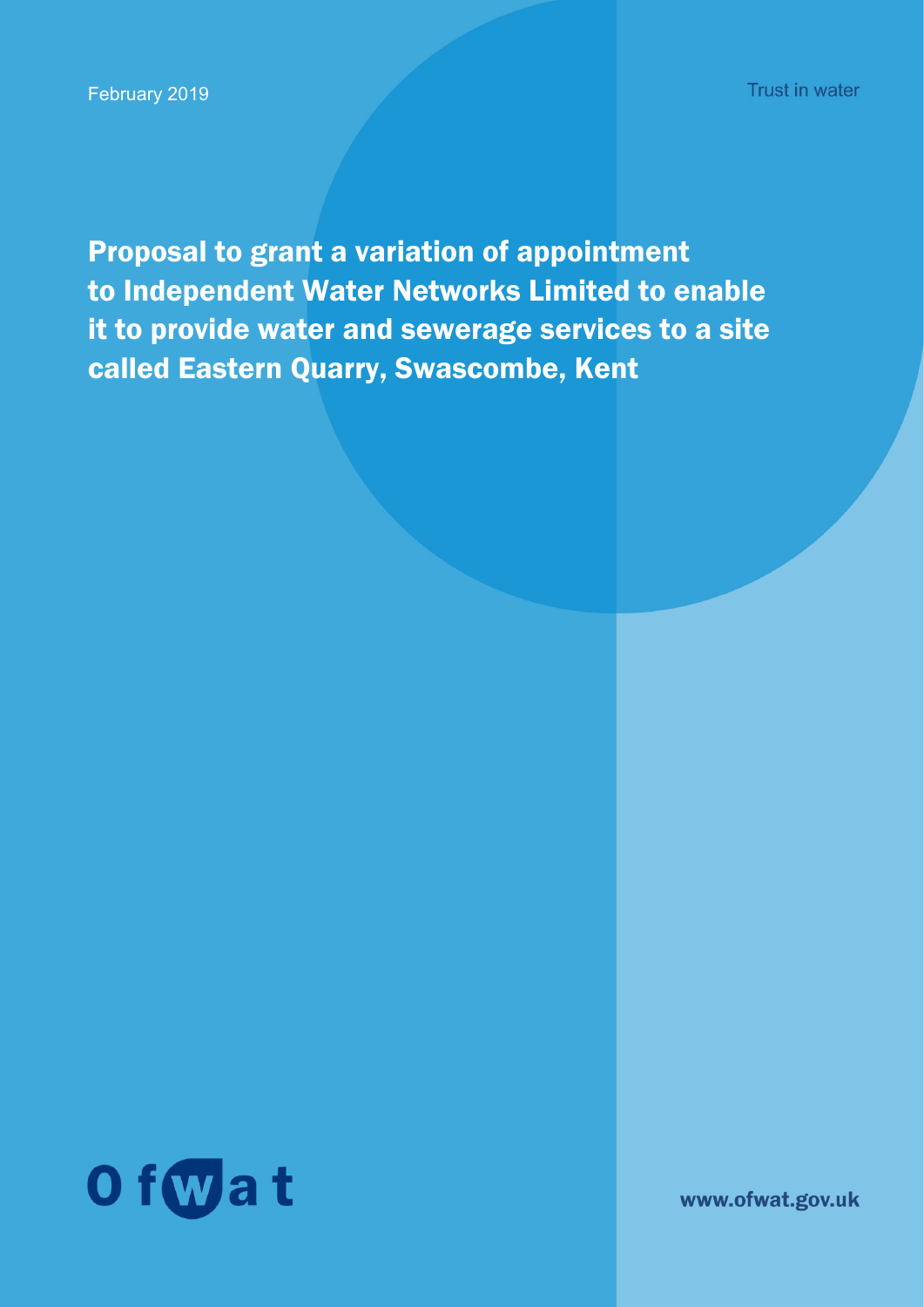# **Contents**

|    | 1. About this document                                | 3              |
|----|-------------------------------------------------------|----------------|
|    | 2. The Site                                           | 3              |
|    | 3. The applicant                                      | 5              |
|    | 4. The proposal                                       | 6              |
|    | 5. Our approach to the assessment of this application | $\overline{7}$ |
|    | 6. The application                                    | 8              |
|    | 7. Conclusion and next steps                          | 11             |
| 8. | Site maps                                             | 12             |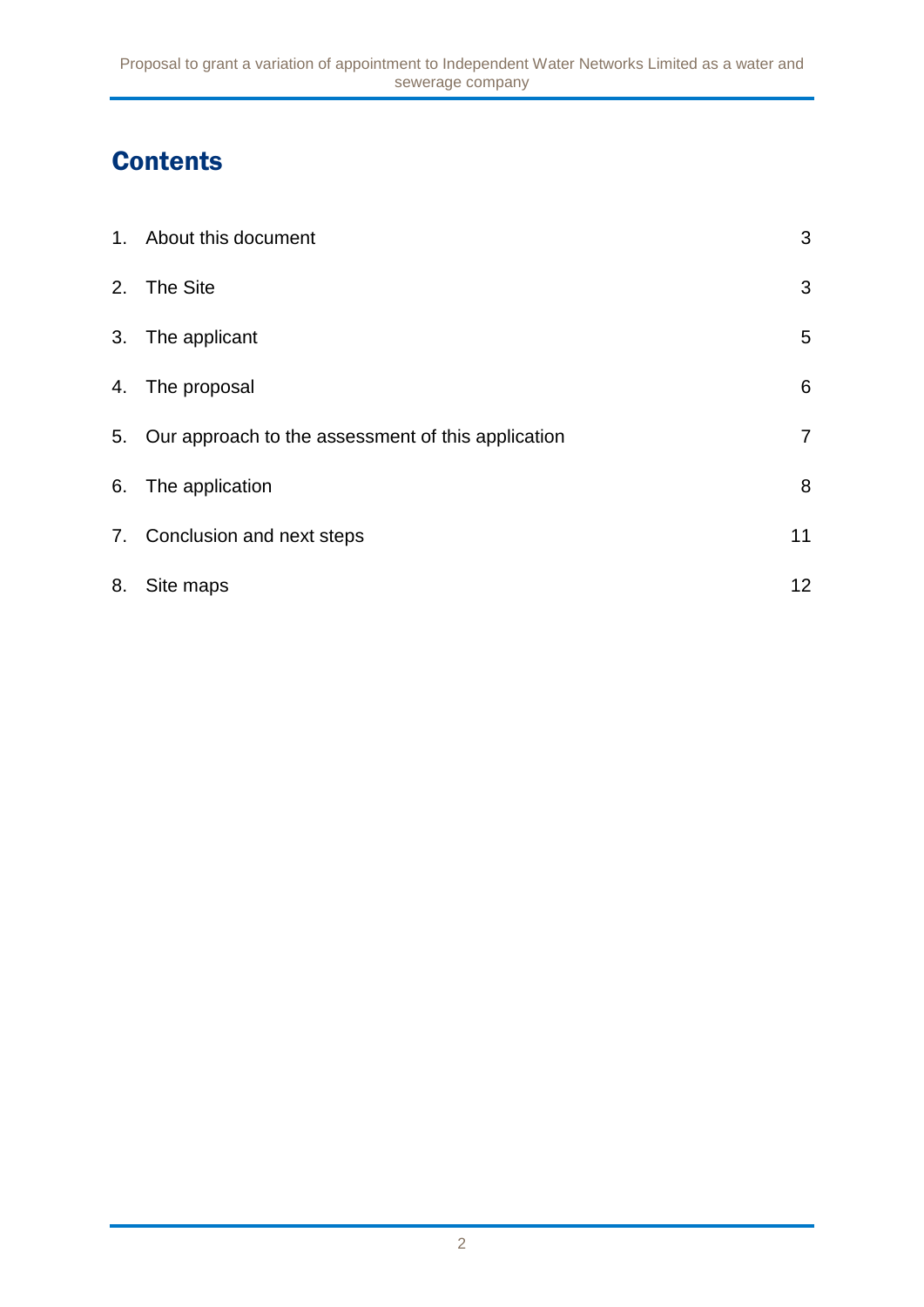# 1. About this document

We propose granting a variation of appointment to Independent Water Network Limited as a water and sewerage company and varying the appointment of Thames Water Services Limited and Southern Water Services Limited as a water and sewerage company. This notice is a consultation on this proposal under section 8(3) of the Water Industry Act 1991 ("WIA91").

The consultation period will last for 28 days from the date of publication of this notice. Having considered any representations submitted during the consultation period in response to this consultation notice, Ofwat will decide whether or not to variation of appointment set out above.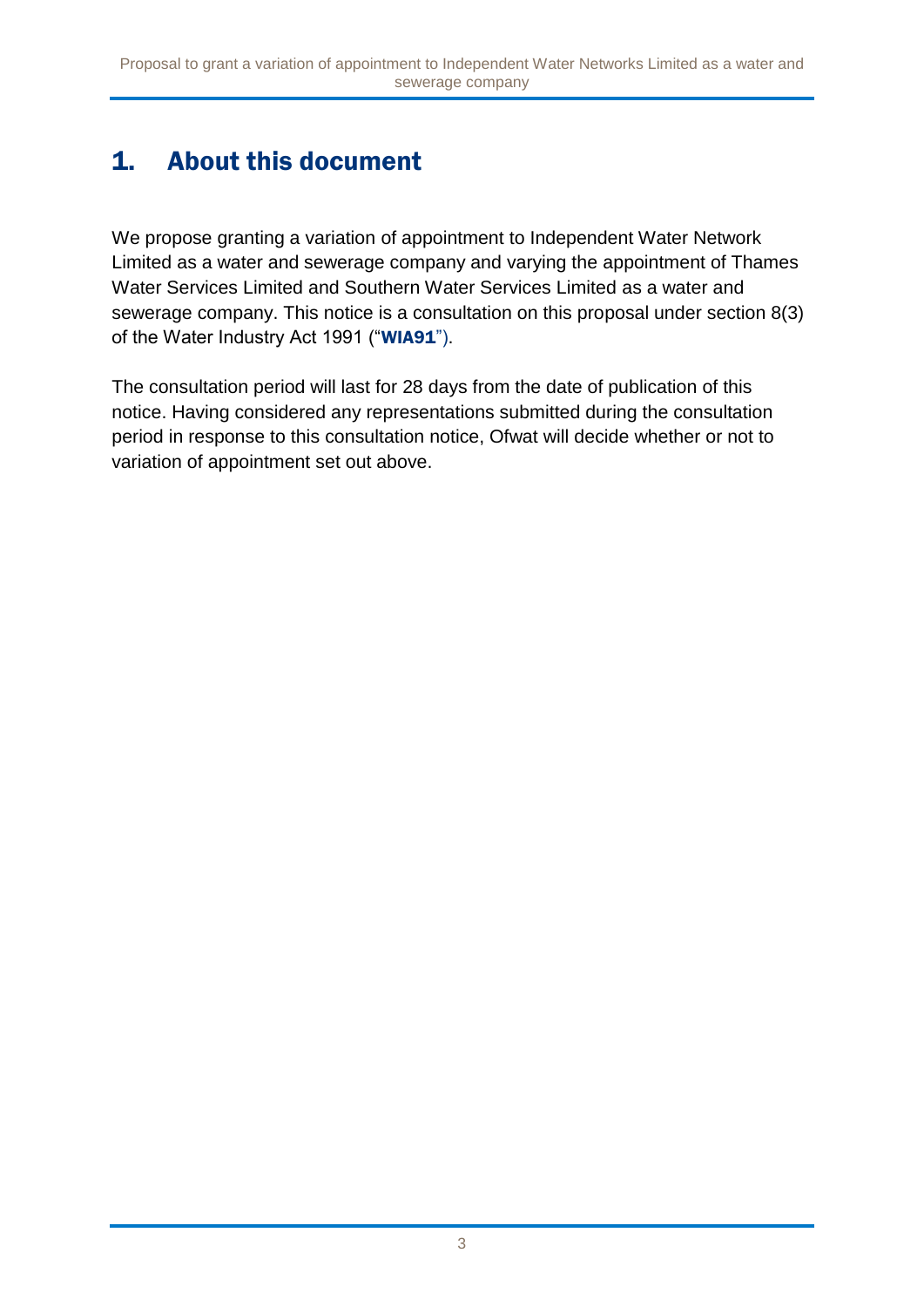## 2. The Site

Independent Water Network Limited ("IWN") has applied for a variation to its appointment to be able to provide water and sewerage services to a site called Eastern Quarry ("the Site"). Site boundary maps can be viewed in section 8 of this document.

The Site is within the water area of Thames Water Utilities Limited ("TMS") and the sewerage services area of Southern Water Services Limited ("SRN").

If granted, IWN will provide water and sewerage services to 4,500 household customers and six business customers on the Site. IWN proposes to provide water supply services through a bulk supply agreement with TMS and sewerage services to the Site by way of bulk discharge agreement with SRN.

IWN states that the Site be fully built out by 2040.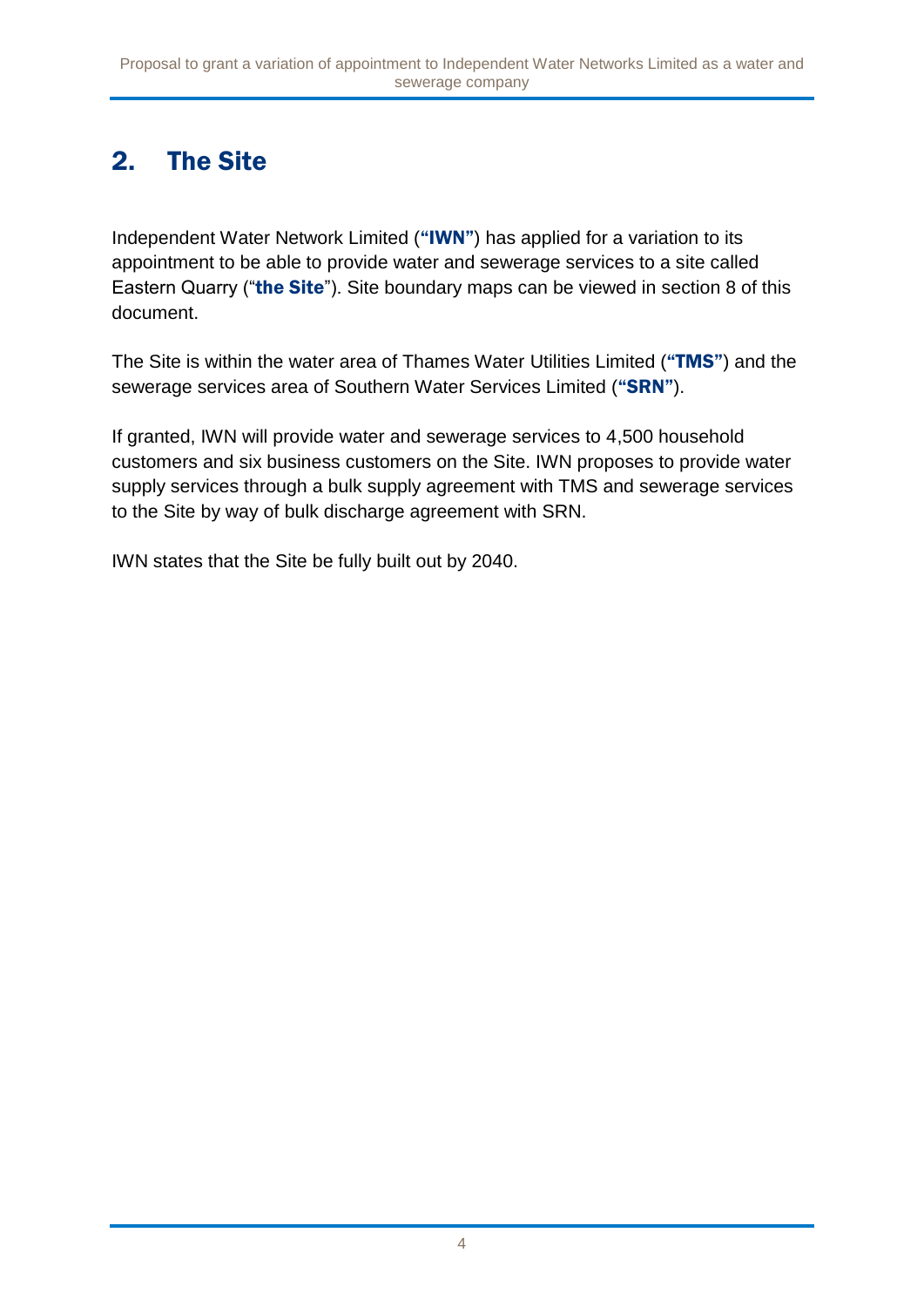# 3. The applicant

In October 2007, IWN obtained its first appointment as a water and sewerage undertaker for a housing development at the Long Croft Road site in Anglian Water's (ANH) area. Since then Ofwat has agreed to vary IWN's area of appointment so it can serve a further 25 sites for water and/or sewerage. The register of new appointments and variations can be viewed [here.](http://www.ofwat.gov.uk/publication/register-of-new-appointments-and-variations-granted-to-date/)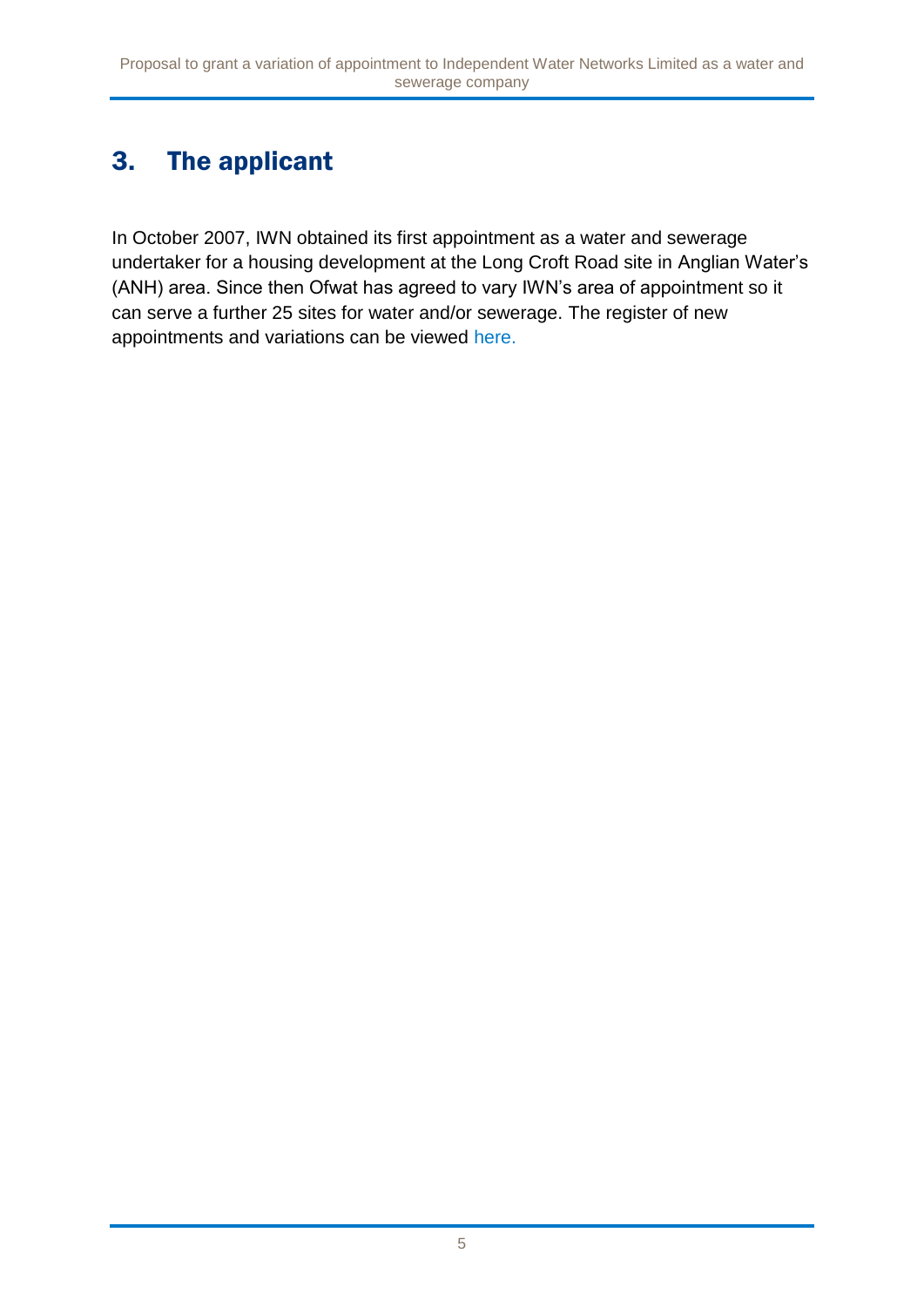## 4. The proposal

Ofwat proposes to:

- Grant a variation of appointments to IWN as a water and sewerage company; and
- Vary the appointment of TMS as a water company and vary the appointment of SRN as a sewerage company by excluding the Site from these companies' water supply area and sewerage services area respectively.

By means of the above, IWN will become the water and sewerage services supplier for the Site.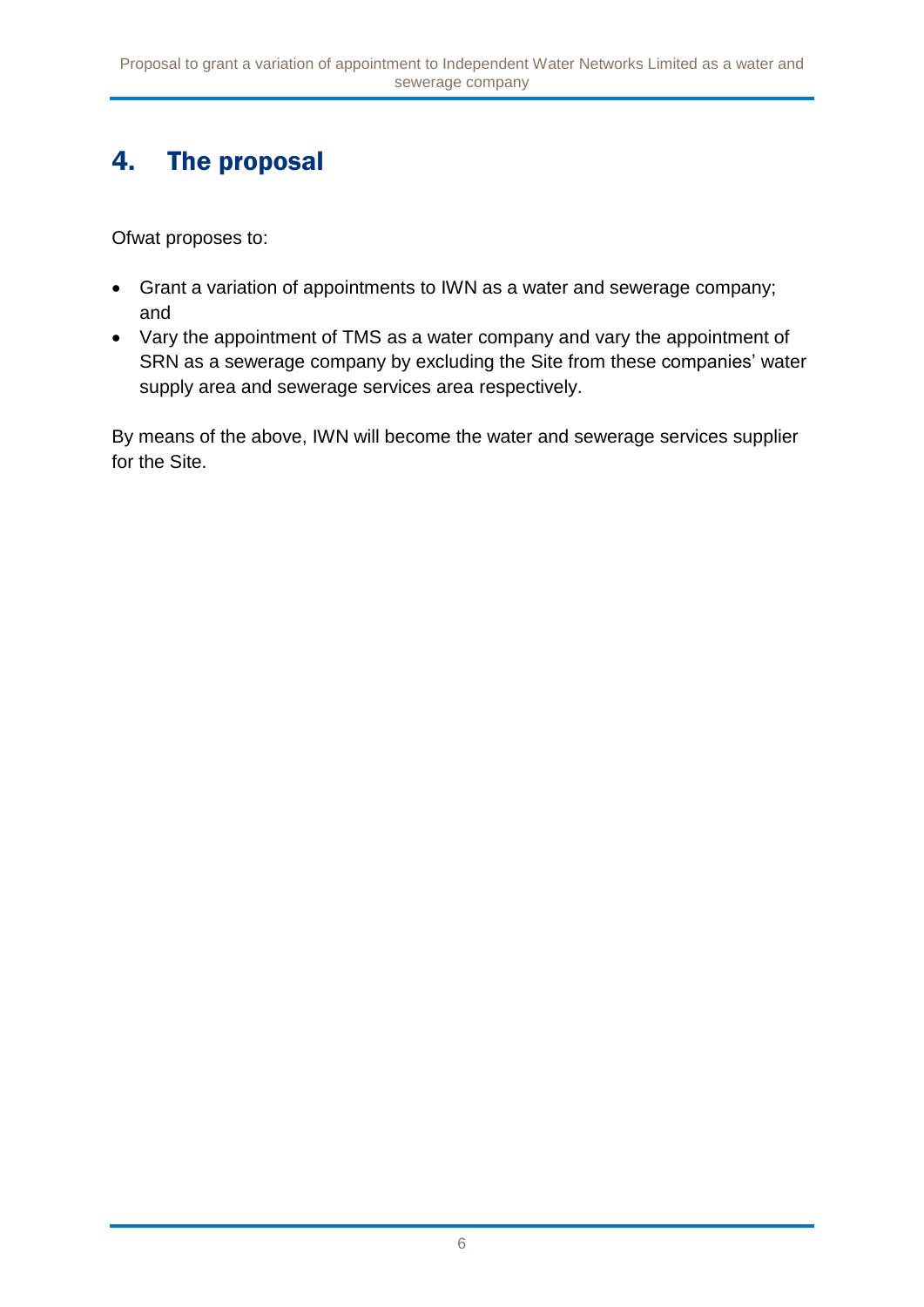## 5. Our approach to the assessment of this application

The new appointment and variation mechanism, set out in primary legislation<sup>1</sup>, provides an opportunity for entry and expansion into the water and sewerage sectors by allowing one company to replace the existing appointee as the provider of water and / or sewerage services for a specific area. This mechanism can be used by new companies to enter the market and by existing appointees to expand their businesses.

When considering applications for new appointments and variations, Ofwat operates within the statutory framework set out by Parliament, including our statutory duty to protect consumers, wherever appropriate by promoting effective competition. In particular, in relation to unserved sites, we consider that we must ensure that the future customers on a site – who do not have a choice of supplier – are adequately protected. When assessing applications for new appointments and variations, the two key policy principles we apply are that:

- customers, or future customers, should be no worse off than if the site had been supplied by the existing appointee; and
- Ofwat must be satisfied that an applicant will be able to finance the proper carrying out of its functions as a water and/or sewerage company.

We clarified these two policy principles in February 2011 when we published our New appointments and variations – [policy](http://www.ofwat.gov.uk/wp-content/uploads/2015/11/pap_pos110228navpolicy.pdf) and [process](http://www.ofwat.gov.uk/publication/new-appointment-variation-applications-statement-process/) documents. In November 2012, we published our ['Statement on our approach for assessing financial viability](http://www.ofwat.gov.uk/wp-content/uploads/2015/12/pap_pos20121112navfinance.pdf)  [of applications for new appointments and variations'](http://www.ofwat.gov.uk/wp-content/uploads/2015/12/pap_pos20121112navfinance.pdf). This states that we will adopt a company-based assessment of financial viability, rather than a detailed site-based assessment, where it is appropriate to do so.

When we assess whether customers will be no worse off as a result of the appointment, we not only consider the customers on the site but also the generality of customers – i.e. customers of the existing provider and customers more generally across England and Wales, who in our view benefit from the effective operation of the new appointment and variation mechanism.

<sup>1</sup> <sup>1</sup> The legal framework for new appointments is set out in the WIA91. Section 7 of the WIA91 sets out the criteria by which an appointment or variation may be made. Section 8 sets out the procedure for making that appointment or variation.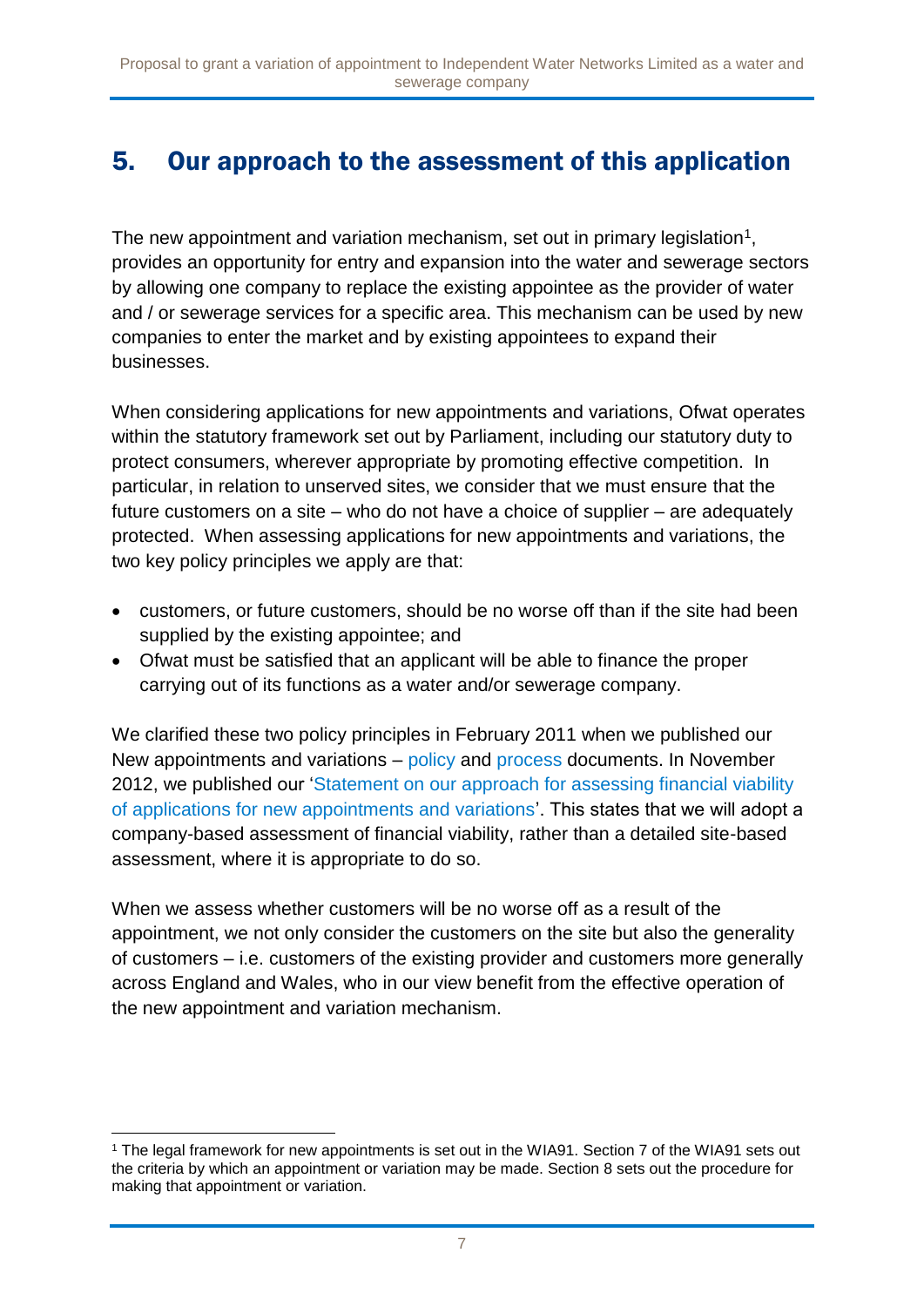## 6. The application

IWN has applied to be the water and sewerage company for the Site under the unserved criterion, set out in section 7(4)(b) of the WIA91.

### 6.1 Unserved

To qualify under the unserved criterion, an applicant must show that at the time the appointment is made, none of the premises in the proposed area of appointment is served by the existing appointee.

IWN provided letters from both incumbents, stating their views that the Site is unserved. TMS stated this in a letter dated 14 November 2018, and SRN stated this in a letter dated 12 November 2018. Given the evidence provided we are satisfied that the Site is unserved.

### 6.2 Protecting customers

Ofwat acts to protect consumers, especially those who are unable to choose their supplier. In assessing applications to supply new development sites, Ofwat acts on behalf of both existing customers as well as potential new customers who are not yet on site, to protect their interests. The fact that future customers on a site have not directly chosen their supplier is not a position unique to new appointments and variations – only business, charity and public sector customers ("Business Customers") in England and Wales are able to choose their supplier<sup>2</sup>.

Recognising this, our assessment of an applicant's proposals includes analysis of its plans to ensure customers will be at least no worse off in terms of their annual bills and levels of service than if they had been supplied by the existing appointee in whose geographical area the relevant site sits. We will continue to protect customers on a site by regulating the new appointee's prices and service levels.

<sup>1</sup> <sup>2</sup> The majority of Business Customers where the area of the relevant appointed company is not wholly or mainly in Wales (and whose premises are, or are likely to be, supplied with at least 50 Ml where the relevant area is wholly or mainly in Wales) have been able to switch suppliers of water and/or sewerage from 1 April 2017.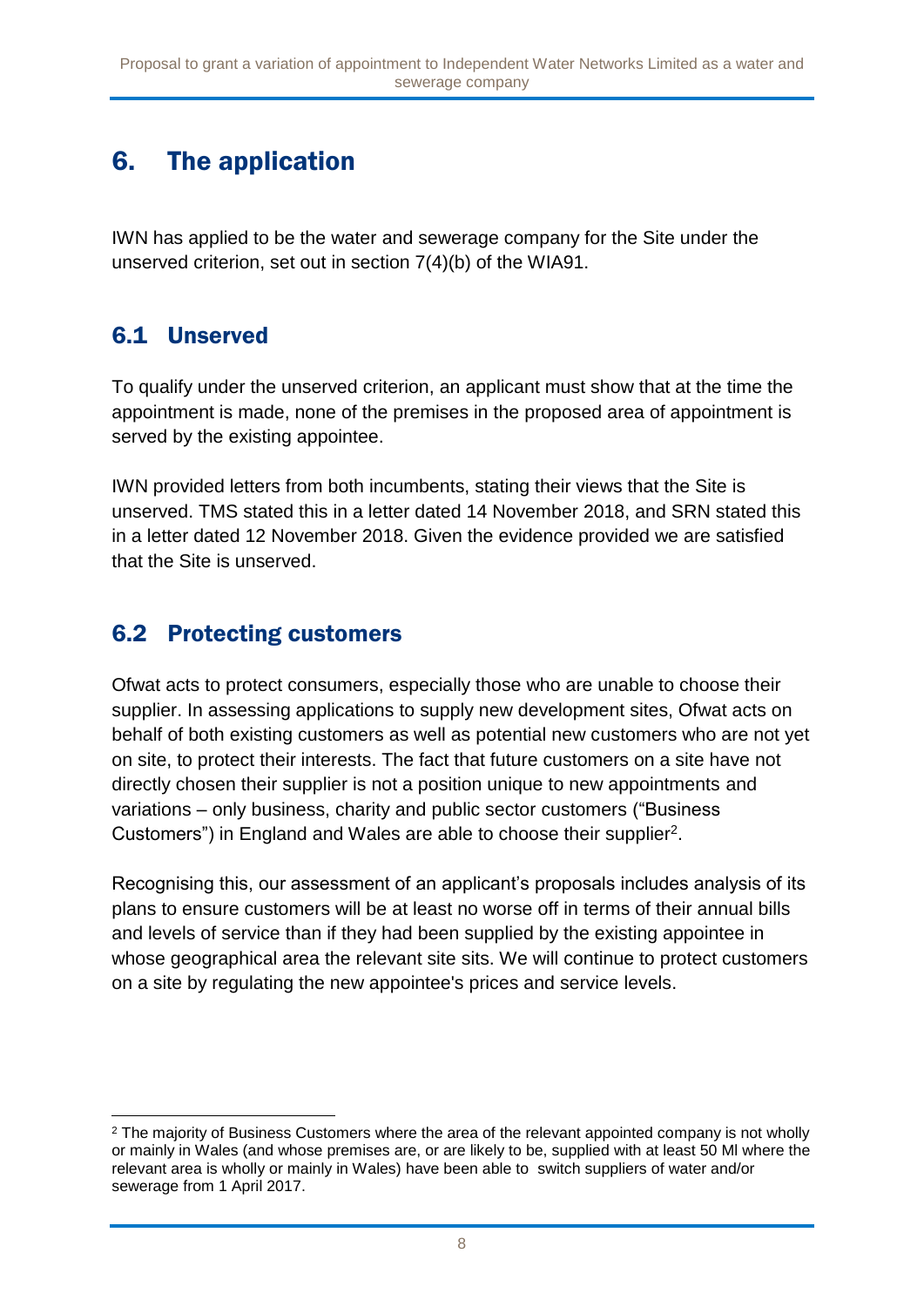## 6.3 Price

IWN proposes to match the charges to customers on the Site to those of TMS and SRN – i.e. – it will not offer a discount.

### 6.4 Levels of service

Every appointee is required under its conditions of appointment to publish and make available Core Customer Information for its household customers ("codes"). We have assessed IWN's proposed codes and our view is that these are of an appropriate standard. Our view is that customers on the Site would be no worse off in relation to the points covered by the above codes than they would be if TMS and SRN were to be the customers' water and sewerage services supplier.

### 6.5 Site owner choice

IWN has the consent of the Site owner, Eastern Quarry Limited and their contracted developer Henley Camland, to become the water and sewerage services provider; a letter of consent has been provided to Ofwat.

#### 6.6 Environment Agency (EA) and Drinking Water Inspectorate (DWI)

We take the views of these organisations into account before progressing to formal consultation on an application for a new appointment. Both the EA and DWI have informed us that they are content for us to consult on this application<sup>3</sup>.

### 6.7 Incumbent's existing customers

In considering whether customers will be no worse off, we also considered the potential effects of this variation on the prices that TMS and SRN's existing customer base may face.

The calculation necessarily depends on a range of assumptions, and there are clearly difficulties involved in quantifying the effect. It is therefore necessary to use a

<sup>1</sup> <sup>3</sup> The Environment Agency and the Drinking Water Inspectorate will also be formally consulted on the proposals, as they are on the list of organisations which must be formally consulted as set out in section 8(4)(b) of WIA91.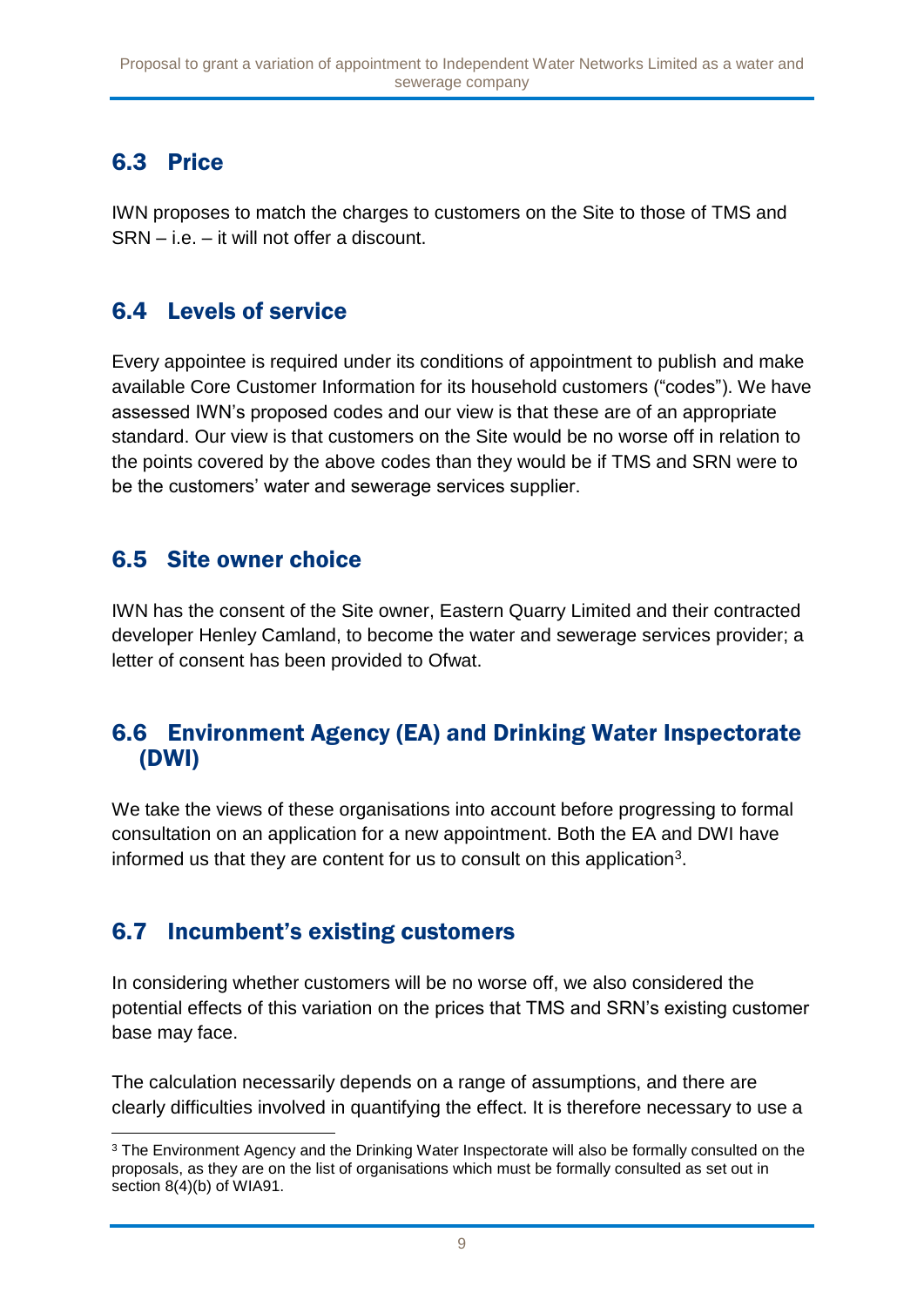simplified set of figures. We have expressed the effect in 'per bill' terms to try to quantify the possible effect in an easily understandable way.

We have assessed the potential magnitude of this impact by comparing how much TMS and SRN might have expected to receive in revenue from serving the Site directly, were they to serve the Site, with the revenues they might expect from the proposed arrangement with IWN.

We estimate a potential £0.051 annual increase on the water bills of existing TMS customers and a potential increase of £0.025 on the sewerage bills of existing SRN customers if we grant this variation to IWN. This is once the Site is fully built out.

This estimate does not take into account the potential spill-over benefits to customers arising from dynamic efficiencies achieved as a result of the competitive process to win sites.

Therefore we consider that granting this variation to IWN would have a very small financial impact on customers' bills and could have potential benefits for customers.

## 6.8 Ability to finance and properly carry out its functions

We have a statutory duty to ensure that efficient appointees can finance the proper carrying out of their functions. When a company applies for a new appointment or variation, it must satisfy us that it is able to carry out all of the duties and obligations associated with being an appointed water or sewerage company.

Following our risk assessment a decision was made to move to a company based assessment of financial viability for IWN, rather than the site-by-site assessment of each individual application.

IWN has an unlimited Keepwell agreement from its owner Brookfield Utilities UL Limited (BUUK) in July 2013. IWN have confirmed that this agreement is still in place and will cover this proposed new site. BUUK continue to hold an investment grade credit rating with Moody's.

We have considered the current financial position of the company as a whole and are satisfied that the company can finance its functions. We have concluded that the Site demonstrates sufficient viability based on the applicant's central assumptions.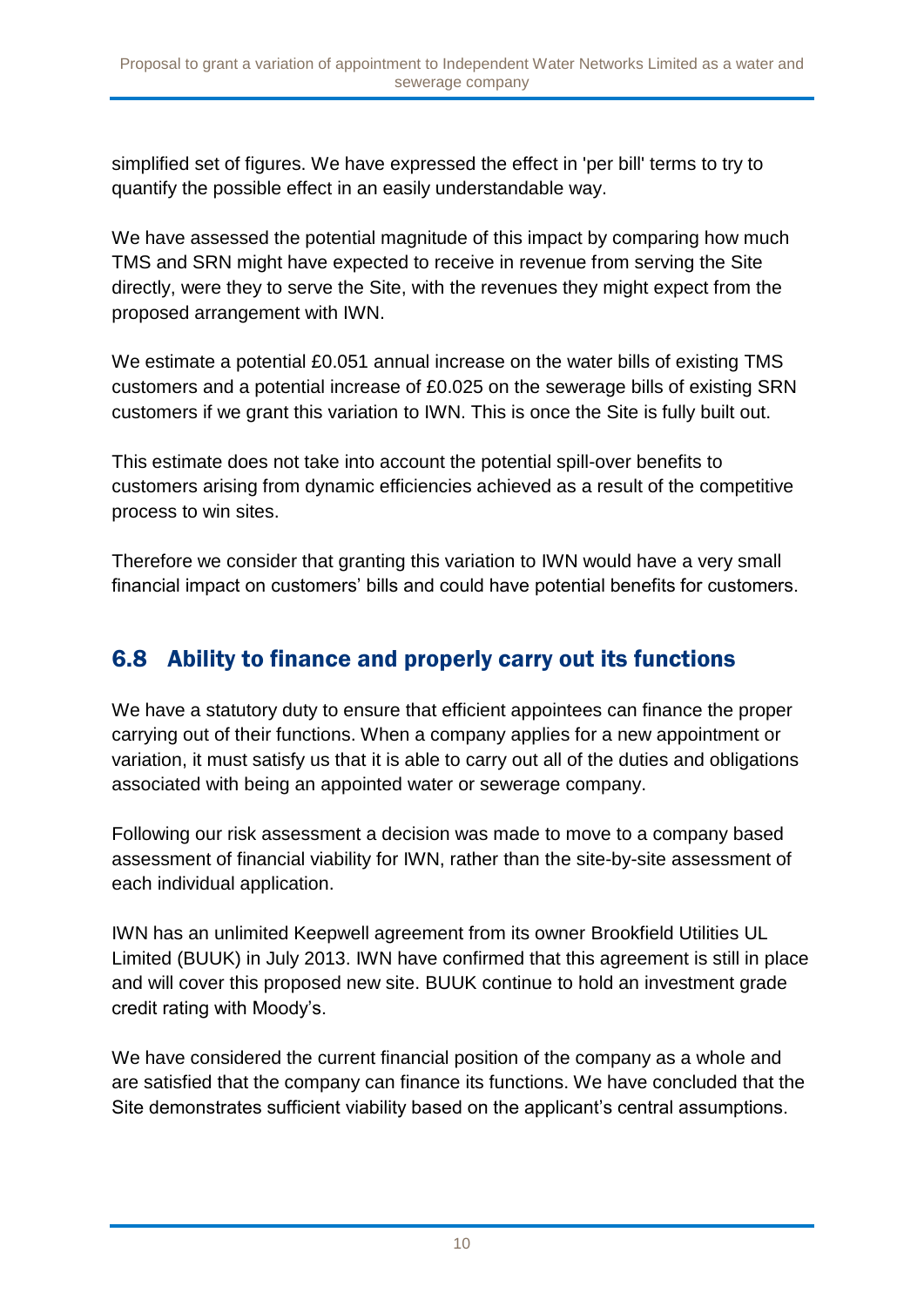# 7. Conclusion and next steps

In assessing IWN's application, we have considered the general benefits of new appointments. Our view is that our two key policy principles would be met in this case, as customers would be no worse off, and IWN would be able to finance, and carry out, its functions. We have also considered the effects of granting the proposed variation on the existing customers of TMS and SRN.

We are currently minded to grant the variation under the unserved criterion. We are consulting on our proposal to do so.

### Where to send submissions

Any person who wishes to make representations or objections with respect to the application should do so in writing to Jemma Bailey at Centre City Tower, 7 Hill Street, Birmingham, B5 4UA or by completing the webform.

Representations must be received by Ofwat no later than 17.00 hours on 18 March 2019. Further information about how to make representations or objections, including information on the treatment of confidential information, can be obtained from Ofwat at the above address or at<http://www.ofwat.gov.uk/foi/>

Ofwat will only use the information you have provided for the purpose of this consultation. We will retain your information in accordance with Ofwat's retention schedule and will not share with third parties unless we have a legal obligation to do so. For further information please see Ofwat's Privacy Policy in our [Publication](http://www.ofwat.gov.uk/publication/privacy-policy/)  [Scheme.](http://www.ofwat.gov.uk/publication/privacy-policy/)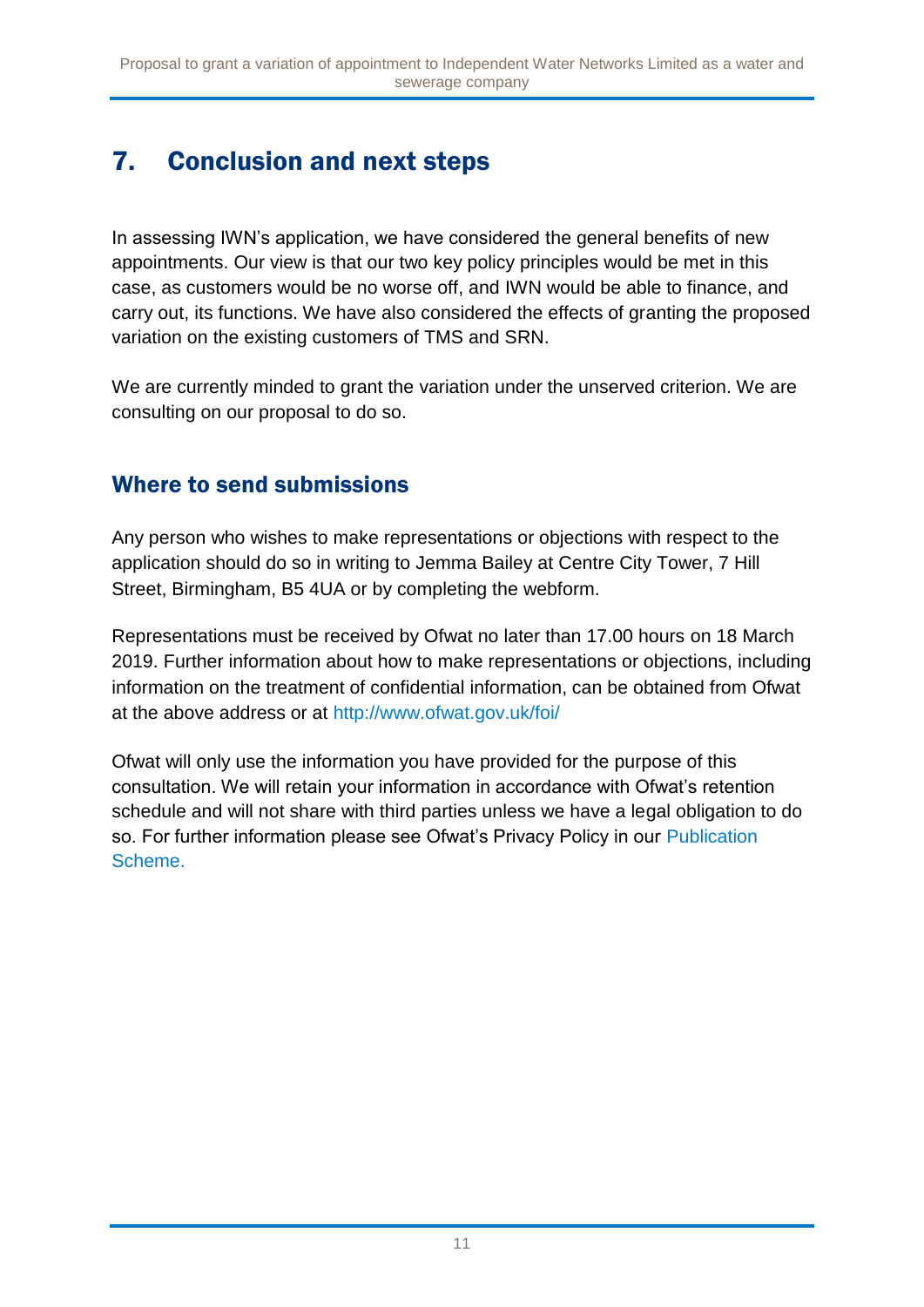## 8. Site Maps

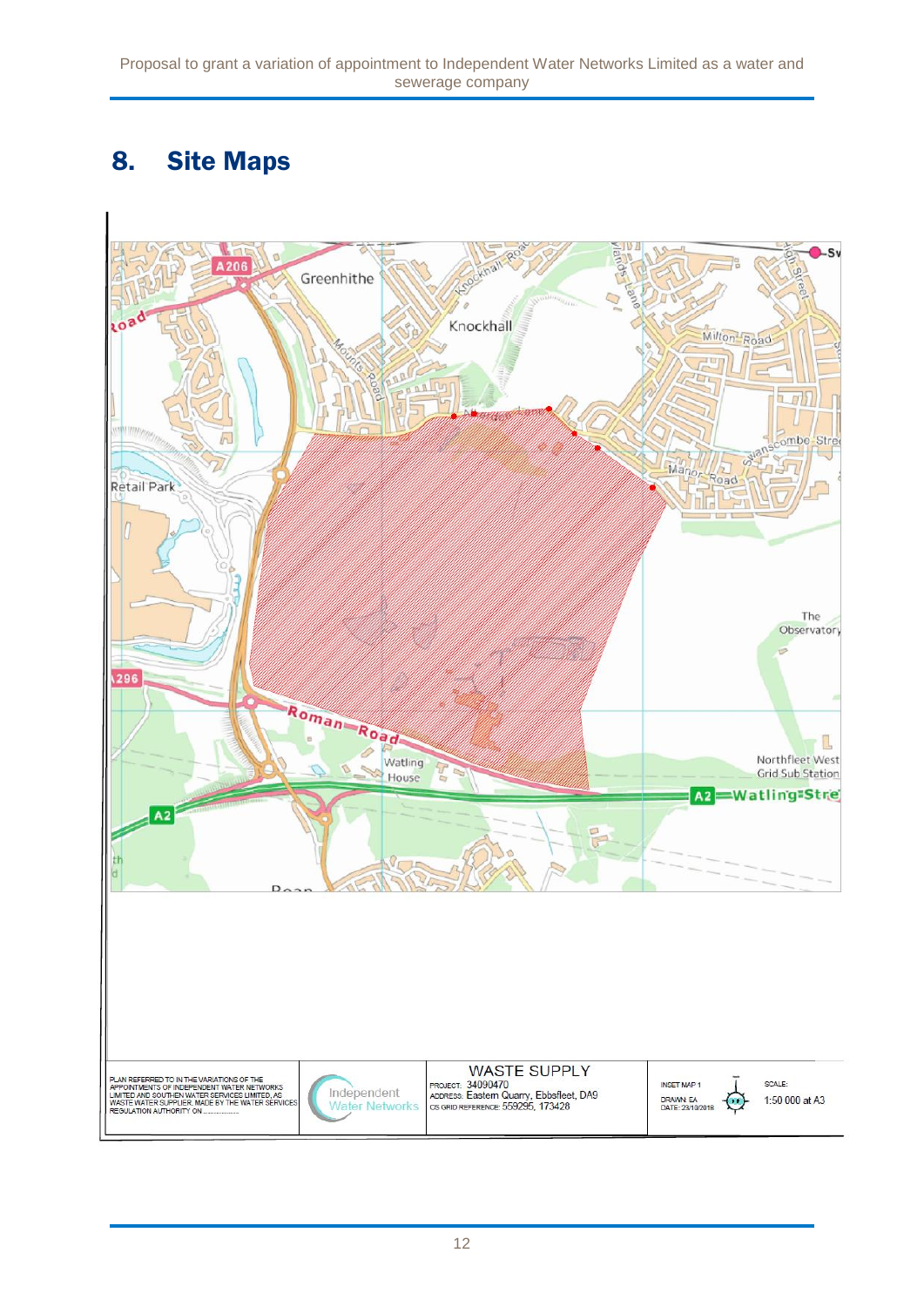